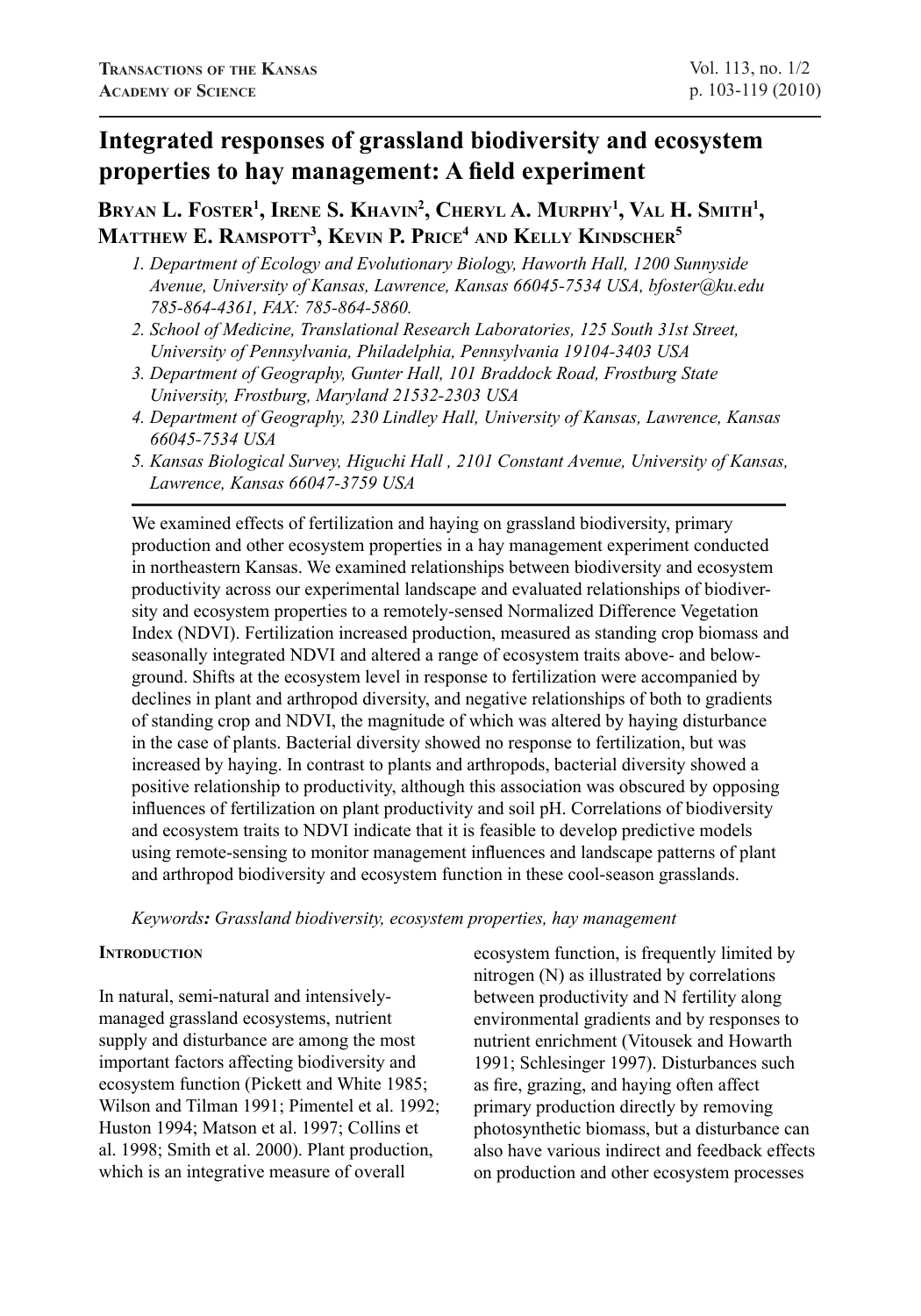depending upon the type and intensity of disturbance (McNaughton 1985; Knapp and Seastedt 1986; Dyer et al. 1991).

Plant diversity in grassland landscapes often declines in response to nutrient enrichment and may either increase or decrease in response to disturbance, depending on the frequency or intensity of disturbance and the level of soil fertility (Grime 1979; Tilman 1988; Huston 1994; Collins et. al. 1998; Grace 1999; Wilson and Tilman 2002). Across a landscape, plant diversity is often correlated with primary production, frequently exhibiting a unimodal relationship (Al-Mufti et al. 1977; Grime 1979; Tilman and Pacala 1993; Huston 1999). It is unlikely that this well known "hump-shaped" curve results solely from direct influences of productivity on plant diversity, but also from direct and indirect influences of soil properties and disturbance regimes which interact to produce the complex landscape gradients in resource supply, primary production and species composition to which plant diversity is often correlated (Grime 1979; Huston 1979; Grace 1999; Huston 1999).

In this paper we examine the effects of fertilization and annual haying regime on components of grassland biodiversity and ecosystem properties in the initial years of a long-term hay management experiment in eastern Kansas (USA). We also evaluate relationships that have developed between indices of biodiversity and plant productivity across our experimental landscape. Indices of productivity and ecosystem function used in this study include the peak standing crop of plants (hay yield) and a seasonally-integrated, vegetation index derived from remotely-sensed spectral reflectance data: TINDVI (timeintegrated, normalized difference vegetation index).

Most studies examining effects of grassland management (grazing, haying, burning, fertilization) on biological diversity have focused on a single group of organisms,

most frequently the terrestrial plants, but less frequently arthropods (Haddad 2000). Very few studies have examined responses across multiple taxonomic groups and fewer still have included soil microorganisms. The omission of soil microorganisms is unfortunate because this group is intimately involved in mediating important plant-soil interactions and ecosystem processes such a nutrient cycling. This lack of attention is understandable given that the techniques required to estimate soil microbial diversity are still in the developmental stages. In this study we examine effects of hay management on the communities of plants, arthropods and soil bacteria. We ask if indices of diversity for these three groups respond in a similar fashion to manipulations of fertility, to haying and to resulting spatial gradients in primary productivity that have developed across our experimental grassland landscape. If groups of organisms as different as plants, arthropods and soil bacteria jointly respond to these factors in a predictable manner, it may be feasible to develop monitoring approaches for predicting patterns of diversity of the larger biotic community across managed grassland landscapes using readily-measured environmental correlates such as plant biomass or remotely-sensed vegetation indices as predictors.

The Normalized Difference Vegetation Index (NDVI), derived from remotely-sensed spectral reflectance data, is frequently used as an indicator of photosynthetically-active biomass and primary production, and thus represents a synthetic index of ecosystem function (Dyer et al. 1991; Skidmore et al. 2003). In recent years, NDVI has also been employed to evaluate regional and landscape patterns of biodiversity (Gould 2000; Fairbanks and McGwire 2004; Levin et al. 2007). The use of NDVI for biodiversity assessment rests on the assumption that robust relationships exist between biodiversity and biophysical characteristics of the landscape that are discriminated by NDVI. If such relationships can be consistently found, this would allow development of predictive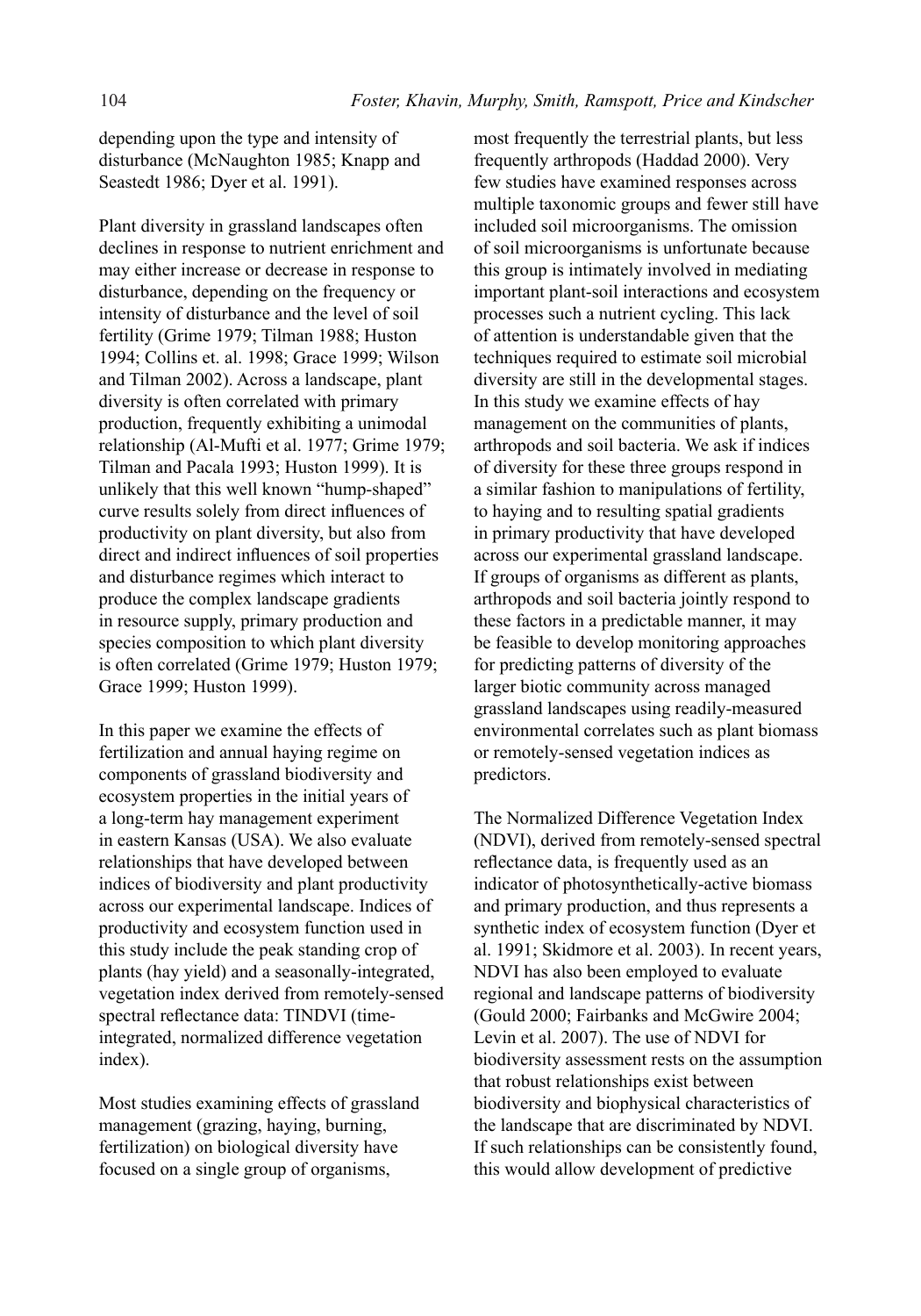models and remotely-sensed monitoring schemes to evaluate biodiversity, ecosystem function and links between them across entire landscapes. Here we investigate the response of TINDVI to fertilization and haying, and evaluate relationships of TINDVI across our experimental landscape to biomass production, above-and below-ground ecosystem properties and grassland biodiversity.

## **METHODS**

## **Study site**

The study was conducted in a former coolseason hayfield at the University of Kansas Field Station which is located in the deciduous forest-tallgrass prairie ecotone of northeastern Kansas (USA). Soils are clay loams, formed from glacial till (Kettle and Whittemore 1991). Mean annual precipitation is 930 mm and mean annual temperature is 12.9˚C. The field site has a long history of cultivation, but more recently was used for cool-season hay production. The site may have been fertilized as recently as 1987, but after that point in time the site was maintained solely by periodic mowing until 1997 or 1998 when mowing was ceased. At the start of this study in 2000, the site was dominated by introduced  $C_3$  grasses previously planted for cool-season hay: *Bromus inermis*  Leyss and *Lolium arundinaceum* Schreb.

## **Experimental design**

March 2000 we implemented a 49 x 101 m experimental landscape (Fig. 1) by establishing a 4 x 4 grid of sixteen 10m x 20 m plots separated by 3 m buffer strips. We further divided each plot into two 10 m x 10 m subplots, and assigned a 2 x 2 factorial set of treatments to all 32 subplots in a split-plot design: two levels of nutrient fertilization (fertilized; not fertilized) applied as the wholeplot factor and two levels of haying (hayed; not hayed) applied as the split-plot factor.

In April of each year we spread NPK fertilizer  $(29-3-4)$  at 14-16 g N/m<sup>2</sup> per year. These rates are at the high end of what is typically applied



Figure 1. Multi-spectral image of the experimental landscape taken 3200 m ASL in June 2003 with a DuncanTech, MS 3100 digital multi-spectral camera mounted in a single engine light aircraft. The experimental landscape is comprised of 16, 10 x 20 m plots, each divided into two 10 x 10 subplots.

to cool-season hayfields of this region. From 2001 through 2004 appropriate subplots were hayed once annually in mid-June at the time of peak standing crop as is typical for cool-season hay management in our region.

## **Vegetation sampling and processing**

In mid-June 2003 and 2004, we sampled aboveground plant biomass, prior to haying. With electric clippers we harvested two  $0.8 \times 2$ m strips of biomass located randomly in each subplot. We clipped biomass to ground level and collected litter in each strip. We separated each sample into live and litter fractions, and sorted live fractions to species. Biomass was dried to constant mass at 74˚C and weighed. In 2003, the live fraction was ground and analyzed for carbon (C) and nitrogen (N) content using a CHN Combustion Analyzer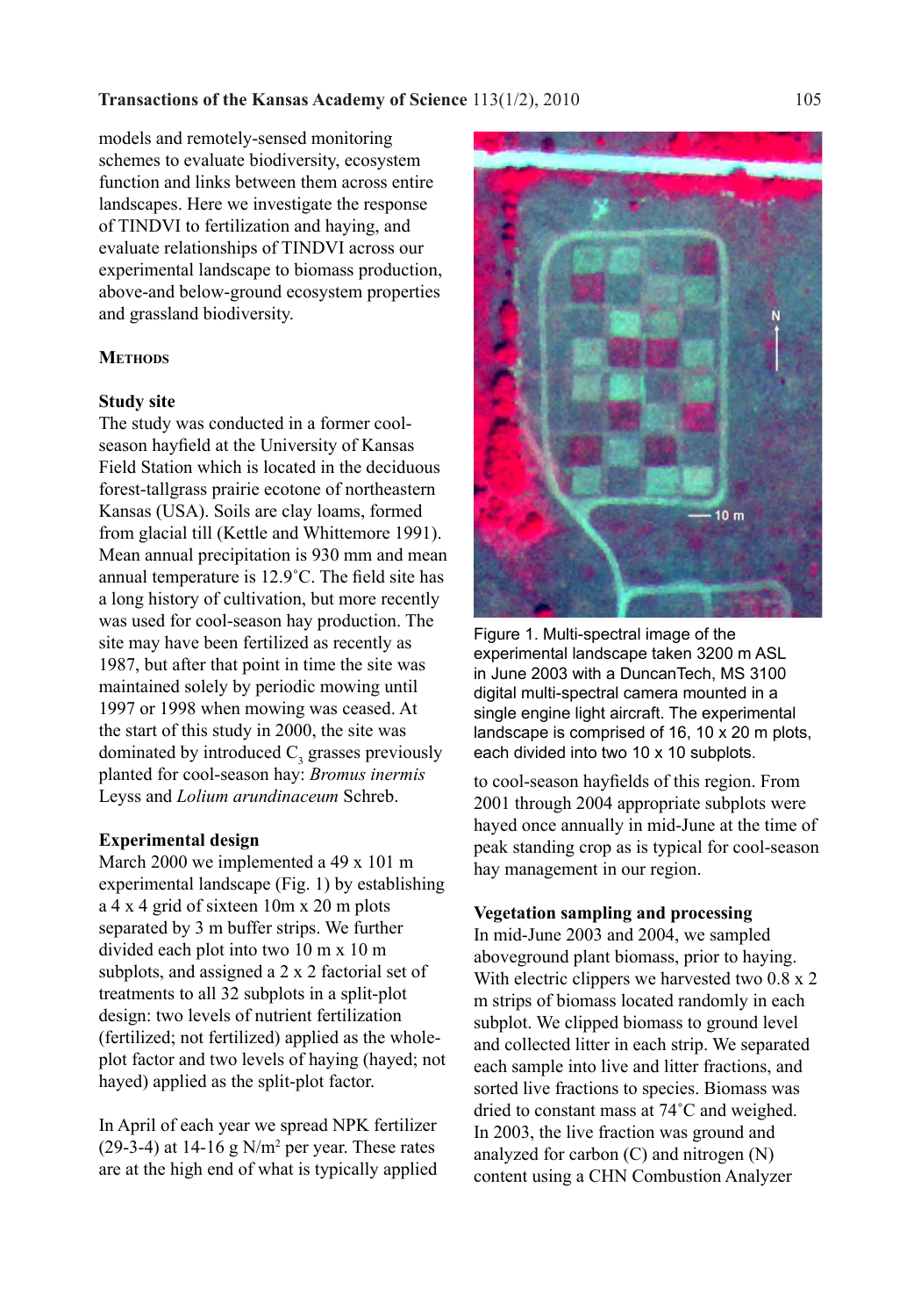(Carlo Erba, Milan Italy). Also, in mid-June 2003 (prior to haying), we recorded all plant species in each subplot to provide a robust estimate of subplot species richness.

## **Arthropod sampling and processing**

We collected arthropod samples mid-June 2003, just prior to haying. Arthropods were sampled with a sweep net along six transects in each subplot (25 sweeps per transect; each sweep approximately 2 m in length). Arthropods were transferred to a jar with ethyl acetate as a killing agent. Later, samples were sorted to species or morphospecies (Oliver and Beattie, 1994) and enumerated.

## **Soil sampling and processing**

In mid June 2003, we collected soil for analyses of pH, total soil C and N content and P availability. For each sub-plot, three soil cores were taken to a depth of 15 cm with a tube sampler (diameter  $= 2.54$  cm). Cores were mixed to generate one composite sample per sub-plot. Litter and root material were removed from the samples before soils were homogenized and air-dried for analysis. C and N were analyzed using a LECO CN dry combustion analyzer (Yeomans and Bremner 1991). Soil available P (Bray P) was analyzed colorimetrically (Bray and Kurtz 1945). Soil pH was measured with a pH meter from a 1:1 slurry of soil and deionized water. Soil texture was measured using the hydrometer method.

Prior to haying in early June 2004, additional soil samples were collected for analysis of bacterial communities using the same sampling approach described above. Samples were shipped on ice to Los Alamos National Laboratory. Soil bacterial communities were analyzed using Terminal-Restriction Fragment Length Polymorphism (T-RFLP) Analysis, a technique that measures variation in smallsubunit (16S) ribosomal DNA sequences. For each sample, two sub-samples of DNA were extracted using the UltraClean DNA Isolation Kit (MoBio Lab, Inc.) and DNA yields quantified using EtBr stained agarose

gels. Polymerase Chain Reaction (PCR) was used to amplify bacterial 16S rDNA using the FAM-labeled forward primer 27F.1 (5'-AGRGTTTGATCMTGGCTCAG-3') and un-labeled reverse primer 787Rb (5'GGACTAcNRGGGTATCTAAT-3'). Each 50 microliter reaction contained 30 mMTris, 50 mM KCl, 1.5 mM MgCl2, 50 uM each dNTP, 50 pmol each primer, 0.75 units Taq polymerase (AmpliTaq LD; Perkin Elmer, Foster City, CA) and 200 pg soil DNA. Cycling conditions were: 4 minutes denaturation at 94C, 35 cycles of 45 s at 55C, 1 min at 72C, 30 s at 94C, and a final cycle of annealing at 55C for 45 s and extension at 72C for 5 min. Three reactions were performed for each sample and combined. PCR products were purified from gels using a Millipore Montage DNA gel extraction kit and pooled. PCR products were digested with restriction enzymes RsaI and samples run on acrylamide gels using an ABI 377 sequencer. Each sample was run on each of three different gels to control for potential gel-to-gel variability. Peaks between standard markers 37 and 827 were digitized and the three technical reps were averaged as described in Kuske et al. (2002). Standardization of T-RFLP profiles was conducted according to Dunbar et al. (2001).

**Spectral reflectance and light interception** We obtained remotely-sensed, spectral reflectance data from over-flights of the experimental landscape on ten different dates (April 12 - October 28) during the 2003 growing season. Over-flights were conducted approximately every 20 days at an altitude of 3200 m ASL. Imagery was captured using a DuncanTech, MS 3100 digital multi-spectral camera mounted in a single engine light aircraft. The camera captures data in the red (630-690 nm) and near-infrared (760-900 nm; NIR) spectral bands. These data were used to calculate the Normalized Difference Vegetation Index (NDVI; Rouse et al., 1973) using the formula NIR - Red/NIR + Red. To optimize the consistency of our data set, all images were flown on clear days between 10:00 AM and 3:00 PM.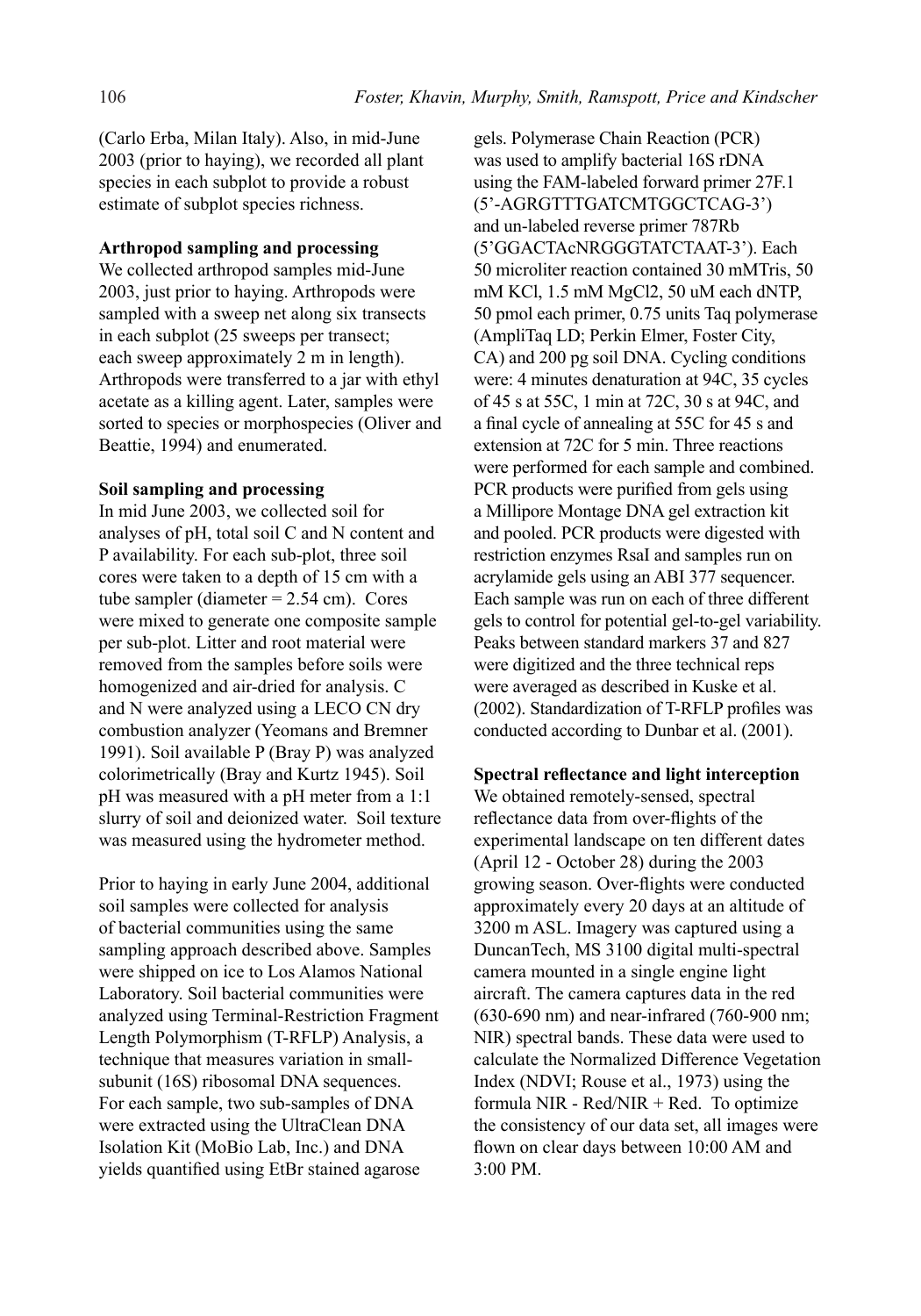In late May 2003, we measured canopy interception of photosynthetically active radiation (PAR) in all subplots using a 0.8 m Accupar Ceptometer probe (Decagon Devices, Pullman, Washington). Multiple measurements below and above the plant canopy were made at two locations within each subplot. PAR interception was calculated as a percentage of full sun ([1-(PAR below canopy/PR above canopy)]  $x 100$ ).

#### **Data Analyses**

Diversity Indices - We calculated taxonomic richness (*S*), evenness (*E*) and Shannon diversity index (*H*΄) for each taxonomic group (plants, arthropods and bacteria). We evaluated plant richness as the total number of species recorded in a subplot (using biomass data) and arthropod richness as the total number of species or morphospecies collected in a sweep net sample. Bacterial richness was calculated as the total number of phylotypes present in the T-RFLP profile. *H*΄ was calculated for each taxonomic group as  $-\Sigma p_i \times \log(p_i)$  where  $p_i$ is the proportional abundance represented by a given species, morphospecies or bacterial phylotype. Arthropod diversity (*H*΄) was calculated using the relative density for each species and morphospecies in a subplot. Bacterial diversity (*H*΄) was calculated using standardized phylotype peak areas (Fierer and Jackson 2006).

Time-integrated NDVI – Using the NDVI data time series, we computed the seasonal timeintegral of NDVI (TINDVI) for each subplot using a trapezoidal approximation (Weideman 2010).

Analysis of variance (ANOVA) – We used split-plot ANOVA to evaluate treatment effects on diversity indices and ecosystem variables. Repeated measures ANOVA (RMANOVA) was used to evaluate seasonal changes in NDVI and interactions with experimental treatments. All NDVI and biomass data were  $log_{10}$  transformed to meet assumptions of ANOVA. Regression analyses - We used linear

regression to examine the relationship between standing crop biomass and TINDVI and to examine the dependence of organismal diversity on indices of production (standing crop and TINDVI). We performed one set of regressions to evaluate relationships across all 32 subplots. We performed a second set in some cases to evaluate relationships separately for non-hayed and hayed subplots. We conducted separate regressions for independent variables that exhibited a standing crop x haying interaction or TINDVI x haying interaction in an analysis of covariance (ANCOVA).

We used backward elimination multiple regressions to evaluate the contribution of multiple predictors of organismal diversity across our landscape. Independent variables chosen for entry into the regression models varied with the organismal group under consideration. We expected plant diversity to be influenced by productivity (standing crop biomass and TINDVI), litter biomass, light interception, and aspects of the soil physical and chemical environment (soil texture, pH, soil N and P). For arthropod diversity we expected productivity, litter, plant tissue C:N ratio, plant diversity and plant composition to be important. For bacterial diversity we expected productivity, litter, plant diversity, the soil physical and chemical environment (soil texture, pH, soil C, N and P) and plant composition to be important. The influence of plant composition was evaluated by entering Principal Components of plant composition into the regressions. Two components, generated by Principal Components Analysis (PCA), explained a total of 77% of the variation in composition within the plant data set.

Because standing crop and TINDVI were collinear, we conducted two multiple regression procedures for predicting plant and arthropod diversity: one entering TINDVI as an index of productivity and another entering standing crop. Because the results were similar for both approaches, we present results only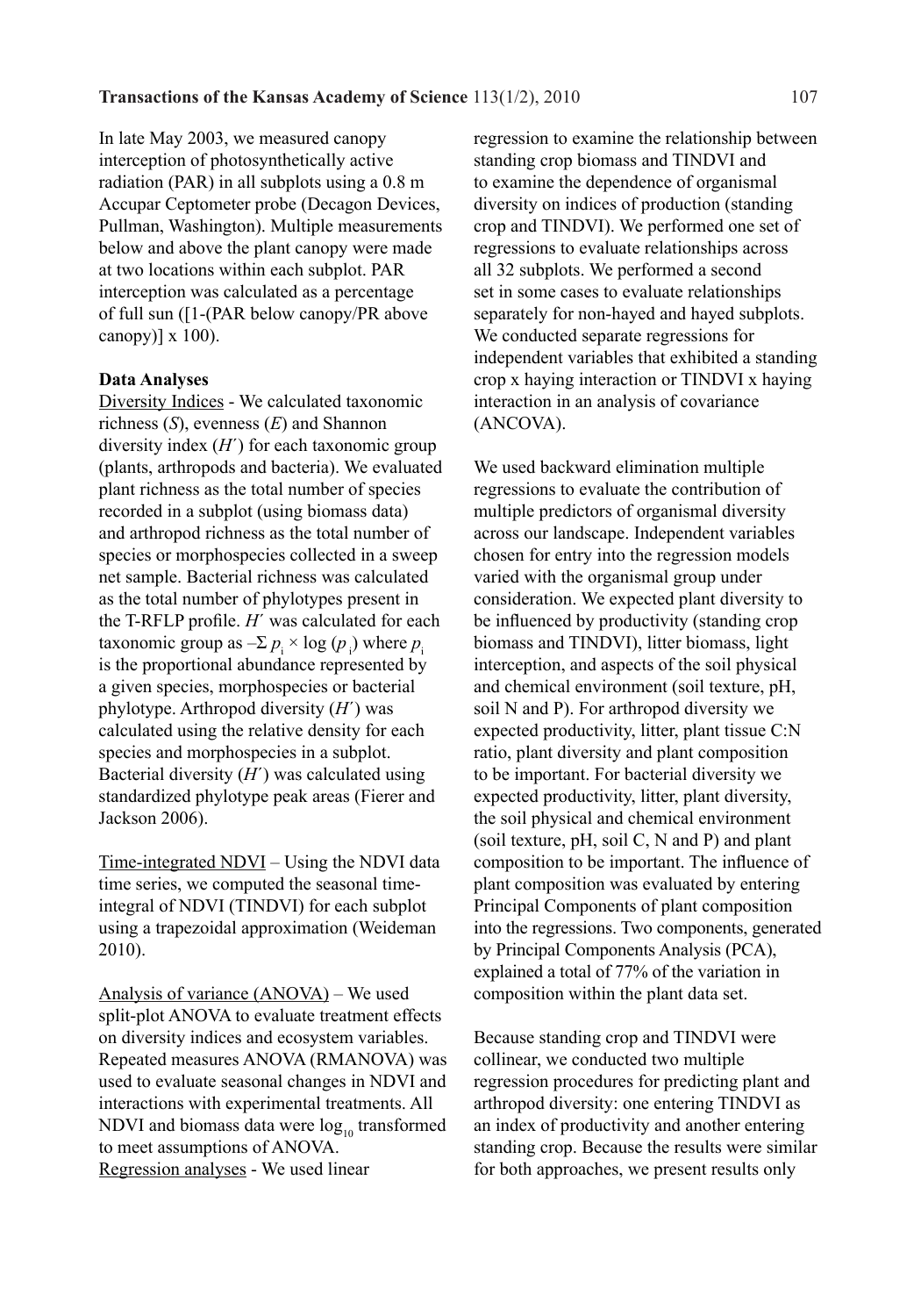| Community Measure      | -Fert-Hay<br>(mean) | -Fert +Hay<br>(mean) | +Fert-Hav<br>(mean) | +Fert +Hay<br>(mean) | †Significant<br>sources of variation |
|------------------------|---------------------|----------------------|---------------------|----------------------|--------------------------------------|
| <b>Plants (2003)</b>   |                     |                      |                     |                      |                                      |
| <b>Richness</b>        | 31.38               | 34.13                | 18.00               | 28.00                | F***, H**, F x H**                   |
| <b>Evenness</b>        | 0.66                | 0.47                 | 0.43                | 0.54                 | $FxH**$                              |
| Shannon Diversity (H') | 1.25                | 1.11                 | 0.64                | 0.89                 | $F***$ , $Fx$ $H**$                  |
| Arthropods (2003)      |                     |                      |                     |                      |                                      |
| Richness               | 44.13               | 53.38                | 46.75               | 47.50                | ns                                   |
| Evenness               | 0.81                | 0.74                 | 0.60                | 0.58                 | $F***$                               |
| Shannon Diversity (H') | 1.33                | 1.28                 | 1.01                | 0.97                 | E***                                 |
| Bacteria (2004)        |                     |                      |                     |                      |                                      |
| <b>Richness</b>        | 16.62               | 26.75                | 17.87               | 23.25                | $H^*$                                |
| Evenness               | 0.94                | 0.96                 | 0.83                | 0.95                 | ns                                   |
| Shannon Diversity (H') | 2.47                | 3.13                 | 2.32                | 2.91                 | Н*                                   |

Table 1. Treatment effects on plant, arthropod and bacterial diversity (evaluated with ANOVA). \* *P* < 0.05, \*\* *P* < 0.01, \*\*\* *P* < 0.001.

 $+$  F= effect of fertilization; H = effect of haying; F x H = interaction of fertilization and haying

from the regression models using TINDVI. For bacterial diversity, which was measured in 2004, we entered 2004 standing crop biomass as the index of productivity. Statistical analyses were performed using SPSS (version 12.0).

## **Results**

#### **Biodiversity responses**

Plant richness and Shannon diversity declined with fertilization in both the non-hayed and hayed subplots, but to a lesser extent in hayed subplots (Fert x Hay interaction; Table 1). Haying increased plant species richness and Shannon diversity only in fertilized subplots. Plant community evenness was reduced by fertilization only in non-hayed subplots (Fert x Hay interaction). Haying reduced plant community evenness in non-fertilized subplots, but increased evenness in fertilized subplots (Fert x Hay interaction). Arthropod species richness was unaffected by the experimental manipulations. However, both arthropod community evenness, and Shannon diversity were reduced by fertilization, but unaffected by haying (Table 1). Among all experimental plots, arthropod diversity (*H*´) was positively correlated with plant diversity  $(r = 0.52, P <$ 0.05). No measure of bacterial diversity was significantly affected by fertilization. However, bacterial phylotype richness and Shannon

diversity were both significantly increased by haying (Table 1). Bacterial diversity was not significantly correlated with any measure of plant or arthropod diversity  $(P > 0.05)$ .

## **Ecosystem responses**

NDVI varied significantly in response to fertilization, haying, season of measurement and all possible interactions (Fig. 2; *P* < 0.001 for all sources of variation in RMANOVA). NDVI exhibited two seasonal peaks: one in spring prior to haying (April-May); and the other in the fall (September-October). On the four spring measurement dates prior to haying (spring peak), NDVI was significantly greater in fertilized than non-fertilized plots  $(P < 0.001)$ and was significantly greater in hayed than nonhayed plots  $(P < 0.001)$ . NDVI declined strongly in mid-June, as the hottest and driest period of the year approached. On July 24 and August 19, NDVI was significantly reduced in hayed compared to non-hayed plots. After the August minimum, NDVI increased rapidly into the cooler fall months, but particularly in the hayed plots. During the fall, NDVI was significantly greater in fertilized than non-fertilized plots (*P* < 0.001) and significantly greater in hayed than non-hayed plots ( $P < 0.001$ ). However, the positive effects of haying on fall NDVI were of greater magnitude under fertilization (Fert x Hay interaction:  $P < 0.001$ ).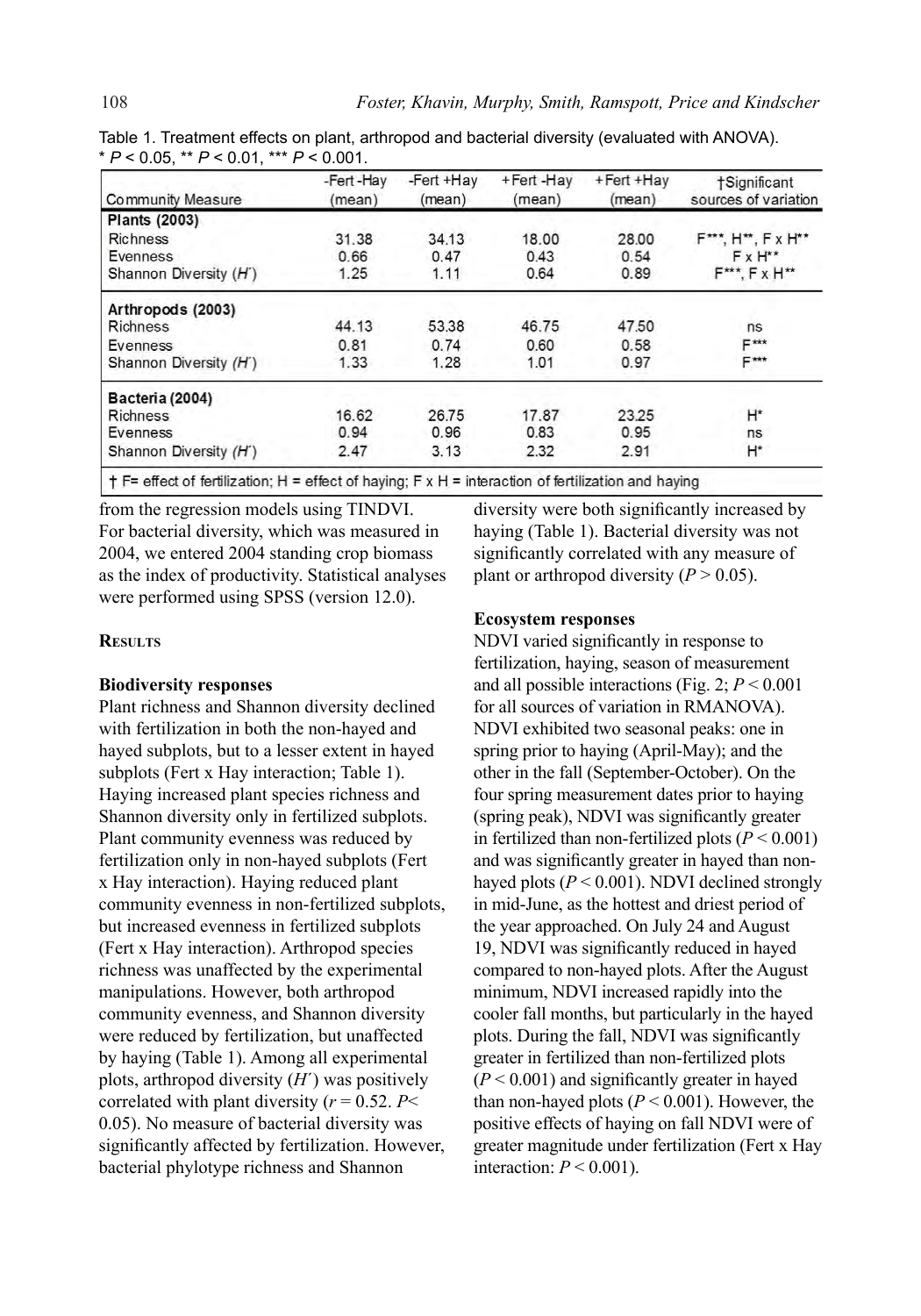

Figure 2. NDVI time series for the 2003 growing season as affected by fertilization and haying (mean ± 1 SD). \* *P* < 0.05, \*\* *P* < 0.01, \*\*\* *P* < 0.001.

Time-integrated NDVI (TINDVI) and standing crop were increased significantly by fertilization (Table 2). TINDVI was unaffected by haying, but standing crop was increased by haying in fertilized plots (Fert x Hay interaction). Litter was decreased by haying in both non-fertilized and fertilized subplots, but increased by fertilization in the non-hayed subplots only (Fert x Hay interaction). TINDVI explained 85% of the variation in 2003 standing crop biomass when assessed across all 32 subplots ( $r^2$  = 0.85,  $P$  < 0.001; Fig. 3A). This positive relationship reflects both within and between treatment covariation of standing crop and TINDVI. Standing crop and TINDVI were significantly correlated across replicate subplots within three of the four unique treatment combinations (+Fert/-Hay:  $r^2$  = 0.93, *P* < 0.01; -Fert/+Hay:  $r^2$  = 0.92, *P* < 0.01; +Fert/+Hay:  $r^2$  = 0.95,  $P$  < 0.01). The slope of the standing crop-TINDVI relationship was

significantly greater across hayed than nonhayed subplots (TINDVI x Hay interaction:  $F_{1,28} = 22.92, P \le 0.001$ . TINDVI explained 91% and 93% of the variation in standing crop in the non-hayed and hayed subplots respectively. TINDVI, which was measured in 2003, was also a significant predictor of standing crop biomass measured one year later (2004), explaining 83% of the variation  $(r^2 = 0.83 \, P \le 0.001$ ; Fig. 3B). There was no TINDVI x hay interaction in 2004.

The fertilization and haying treatments influenced other ecosystem-level variables (Table 2). PAR interception increased with fertilization and decreased with haying. Leaf C and N increased with fertilization, while leaf C:N ratios declined with fertilization. Total soil C and N increased significantly with fertilization, but there were no treatments effects on soil C:N ratio. Fertilization and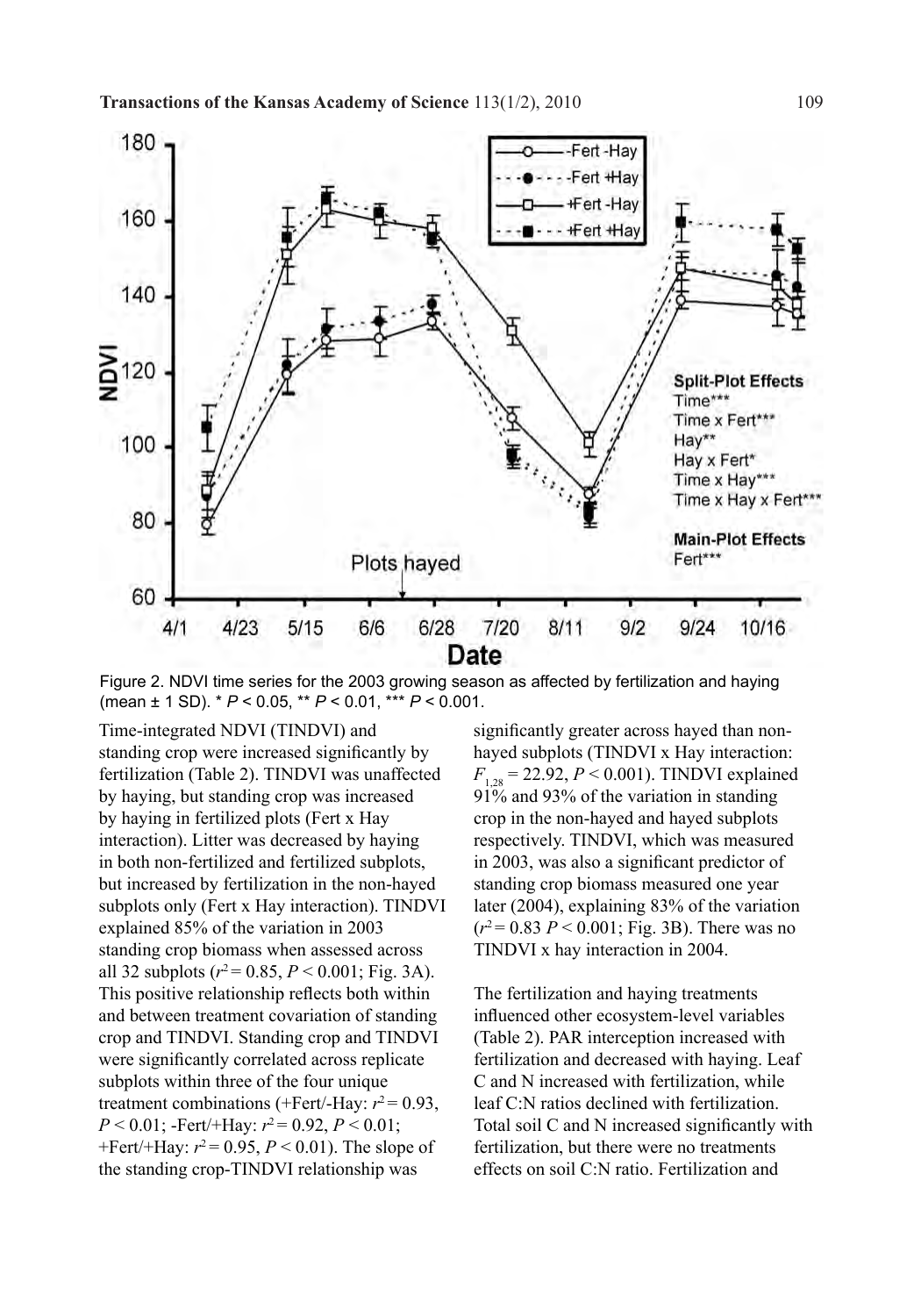| <b>Ecosystem Trait</b>            | -Fert -Hay<br>(mean) | -Fert +Hay<br>(mean) | +Fert-Hay<br>(mean) | +Fert + Hay<br>(mean) | †Significant<br>sources of variation | Association<br>with TINDVI $(r^2)$ |
|-----------------------------------|----------------------|----------------------|---------------------|-----------------------|--------------------------------------|------------------------------------|
| <b>TINDVI</b>                     | 118.19               | 120.01               | 137.11              | 135.40                | $F***$                               | <b>NA</b>                          |
| Standing Crop (g m <sup>2</sup> ) | 155.89               | 140.72               | 396.10              | 491.88                | $F***$ , $FXH*$                      | $0.83***$                          |
| Litter Biomass $(q m-2)$          | 175.57               | 61.08                | 343.21              | 45.42                 | F***, H***, F x H**                  | $0.62***$                          |
| Light Interception (%)            | 44.8                 | 32.4                 | 79.5                | 76.4                  | F**. H***                            | $0.79***$                          |
| Leaf $C(% )$                      | 41.3                 | 41.1                 | 42.9                | 42.9                  | $F***$                               | $0.70***$                          |
| Leaf N $(% )$                     | 1.33                 | 1.36                 | 1.76                | 1.72                  | F***                                 | $0.50***$                          |
| Leaf C:N                          | 31.20                | 30.21                | 24.46               | 25.24                 | F***                                 | $0.46***$                          |
| Soil C $(% )$                     | 1.50                 | 1.52                 | 1.75                | 1.72                  | $F***$                               | $0.31**$                           |
| Soil N (%)                        | 0.13                 | 0.14                 | 0.16                | 0.16                  | $F***$                               | $0.34**$                           |
| Soil C:N                          | 11.1                 | 11.1                 | 10.9                | 11.0                  | ns                                   | 0.01 <sup>ns</sup>                 |
| Soil P (ppm)                      | 1.62                 | 2.12                 | 2.62                | 3.12                  | F*** H*                              | $0.44***$                          |
| Soil pH                           | 5.94                 | 6.02                 | 5.69                | 5.70                  | F***                                 | $0.42***$                          |

Table 2. Treatment effects on ecosystem traits (evaluated with ANOVA) and the association of these traits to TINDVI. \* *P* < 0.05, \*\* *P* < 0.01, \*\*\* *P* < 0.001.

 $+$  F= effect of fertilization; H = effect of haying; F x H = interaction of fertilization and haying

haying increased soil P availability, and fertilization led to a significant decline in soil pH. Litter mass, light interception, leaf C, leaf N, soil C, soil N and soil P were all positively correlated with TINDVI (Table 2). Leaf C:N and soil pH were negatively correlated with TINDVI.

## **Relationships between biodiversity and ecosystem variables**

Across all 32 subplots, and regardless of treatment, plant species richness and Shannon diversity were negatively correlated with two key indices of plant productivity: standing crop biomass and TINDVI (Fig. 4). Across all 32 subplots, standing crop explained 42%  $(r^2 = 0.42 \, P \leq 0.001)$  and 39%  $(r^2 = 0.39 \, P \leq 0.001)$ 0.001) of the variation in plant richness and Shannon diversity respectively. TINDVI was a better predictor than standing crop, explaining 53%  $(r^2 = 0.53 \ P \le 0.001)$  and 54%  $(r^2 = 0.54$  $P < 0.001$ ) of the variation in plant richness and Shannon diversity respectively. However, haying significantly altered the diversityproductivity relationship as indicated by

significant Hay x standing crop interactions  $(richness: F_{1,28} = 11.41, P < 0.01; evenness:$  $F_{1,28} = 8.51, \overline{P} < 0.05$ ; Shannon Diversity:  $F_{1,28}$  = 15.44, *P* < 0.001) and significant Hay x TINDVI interactions (richness:  $F_{1,28} = 6.01, P <$ 0.05; evenness:  $F_{1,28} = 7.33$ ,  $P < 0.05$ ; Shannon Diversity:  $F_{1,28} = 4.39$ ,  $P < 0.05$ ) in ANCOVA. In the case of evenness, relationships to standing crop and TINDVI were significant only in non-hayed subplots (Fig. 4 C and D). For both species richness and Shannon diversity the slopes of these relationships, and the variance explained, were reduced by haying (Fig. 4). When the backwards-elimination multiple regression was performed, we found that in addition to a strong negative association with TINDVI, plant diversity (Shannon diversity) was also negatively associated with light interception and positively associated with soil pH and soil sand content (Table 3).

Across all 32 subplots, arthropod evenness and Shannon diversity were both negatively correlated with standing crop and TINDVI (Fig. 5). Standing crop explained 60% and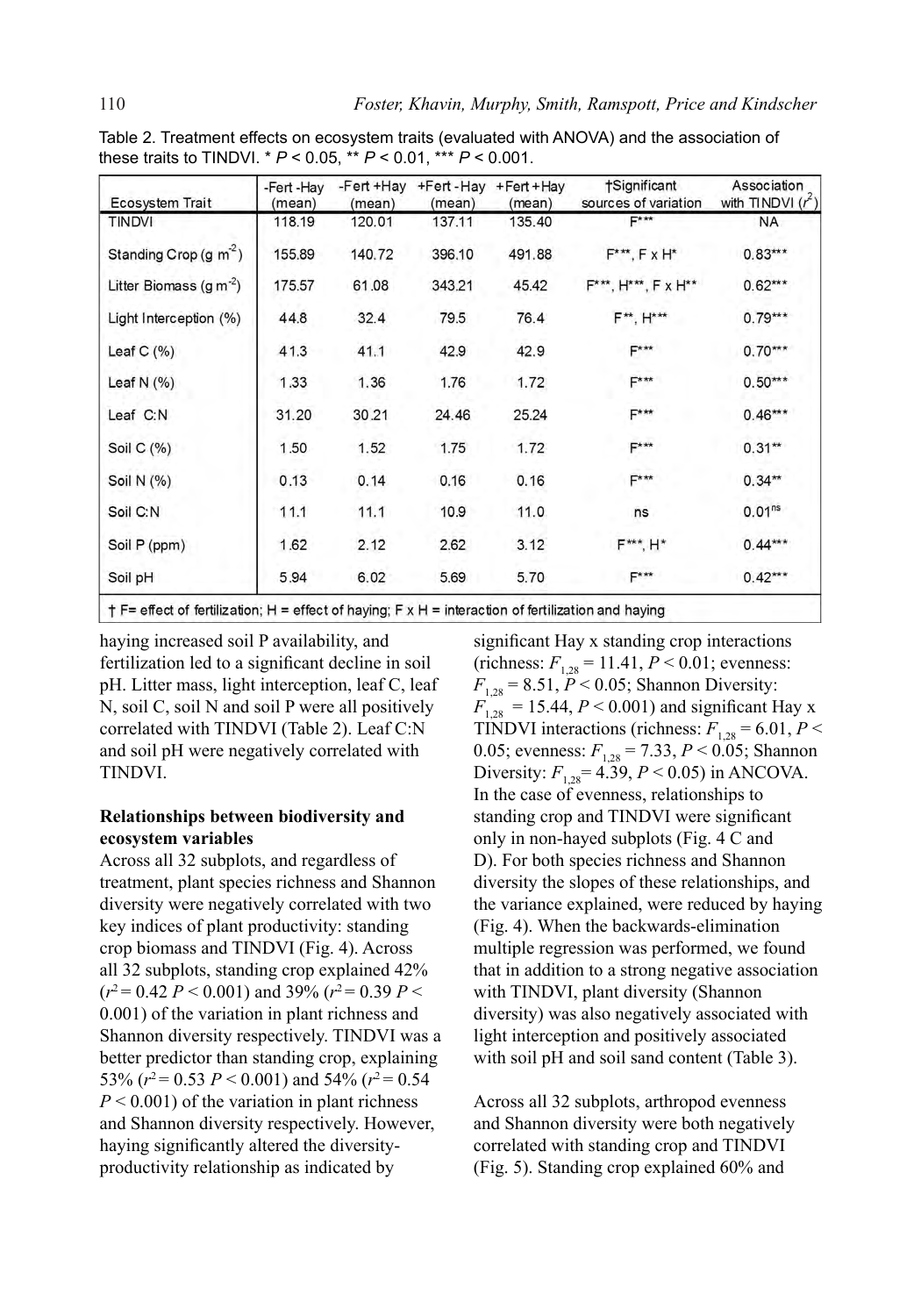

Figure 3. Relationships of plant standing crop biomass (A: 2003 and B: 2004) to TINDVI (2003). In the first panel (panel A), regression lines are drawn separately for non-hayed and hayed plots to illustrate the significant TINDVI x Hay interaction in 2003. \*\*\* *P* < 0.001.

65% of the variation in arthropod evenness and diversity respectively. TINDVI was a better predictor, explaining 70% and 74% of the variation in arthropod evenness and diversity respectively. Unlike for plants, the relationships of arthropod evenness and Shannon diversity to standing crop and TINDVI did not differ in slope between non-hayed and hayed subplots (Fig. 5). When the backwards-elimination multiple regression was performed, we found that the only predictors of arthropod diversity (Shannon diversity) retained were TINDVI and the first principle component of community composition (PC1), both with negative associations (Table 3).

No measure of bacterial diversity was significantly correlated with standing crop or TINDVI alone. However, when the backwardelimination multiple regression was performed, bacterial diversity (measured as Shannon diversity) did show a significant positive association with productivity (measured as 2004 standing crop) after taking into account correlations with other predictor variables (Table 3). Bacterial diversity in the multiple regression also showed a significant positive relationship to soil pH and the first principal component of plant community composition and showed a negative association with soil sand content.

**Discussion**

#### **Biodiversity**

A primary goal of our study was to evaluate the extent to which components of diversity for three different major taxonomic groups were similar in their response to fertilization and haying, as well as to landscape gradients in production that developed across our experimental landscape in response to management. Plant and arthropod diversity exhibited similar responses to fertilization and to gradients in productivity. In contrast, bacterial diversity was unaffected by fertilization, and its relation to productivity was opposite to that of plants and arthropods. Plant and bacterial richness both showed a tendency to increase in response to haying however.

*Plant diversity* - Declines in plant diversity with fertilization are common and have been attributed to a variety of mechanisms (Grace 1999). Increased plant biomass can reduce diversity by limiting light and excluding low-growing species (Goldberg and Miller 1990; Foster and Gross 1998). The multiple regression results support the role of light limitation. The regression model also indicated a negative association of plant diversity to soil pH, suggesting that soil acidification resulting from N fertilization may have contributed to observed diversity loss.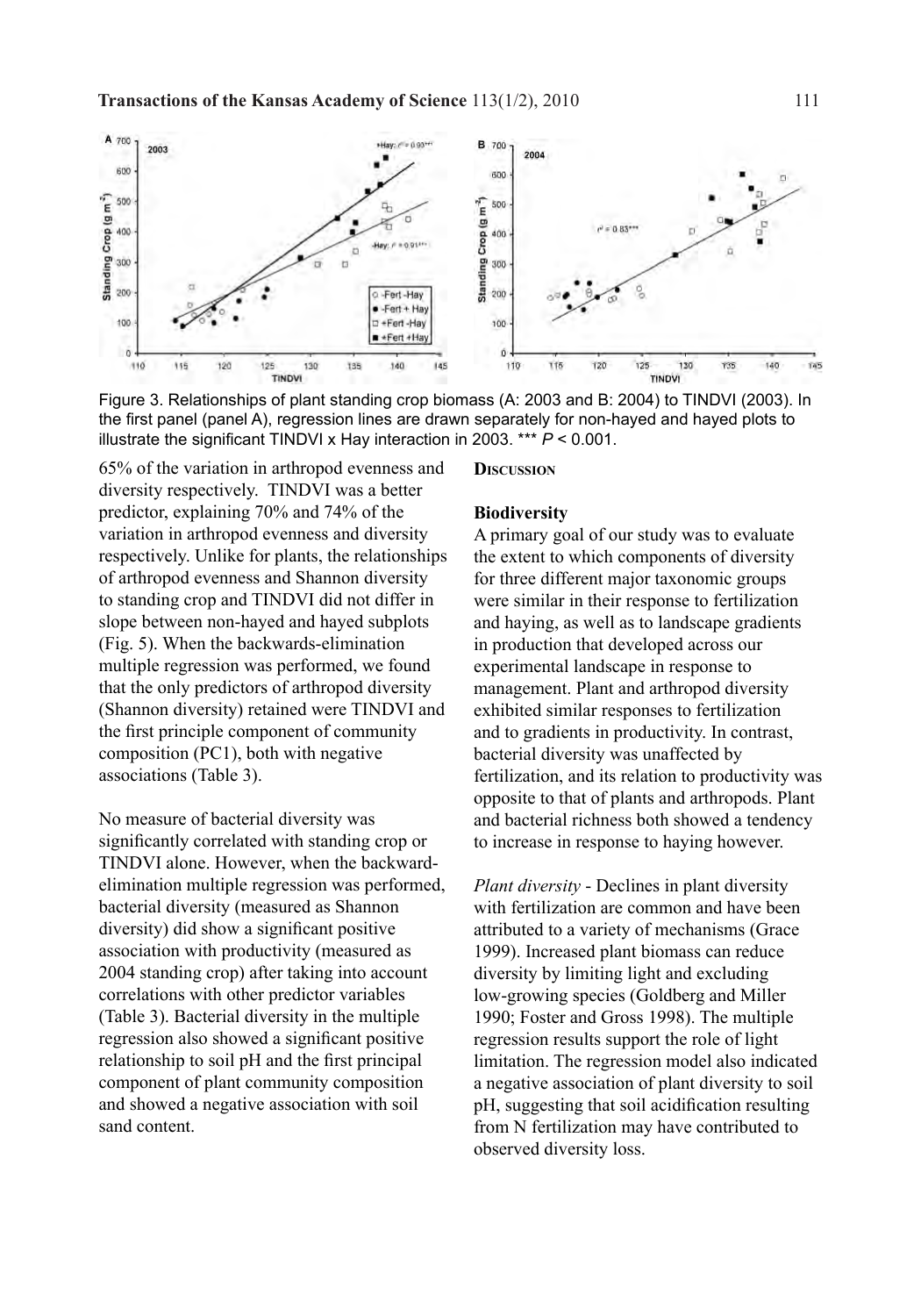

Figure 4. Relationships of plant species richness, evenness and Shannon diversity to standing crop biomass and TINDVI. For plant richness and Shannon diversity regression lines are drawn separately for non-hayed and hayed plots to illustrate significant TINDVI x Hay interactions. \* *P* < 0.05, \*\* *P* < 0.01, \*\*\* *P* < 0.001.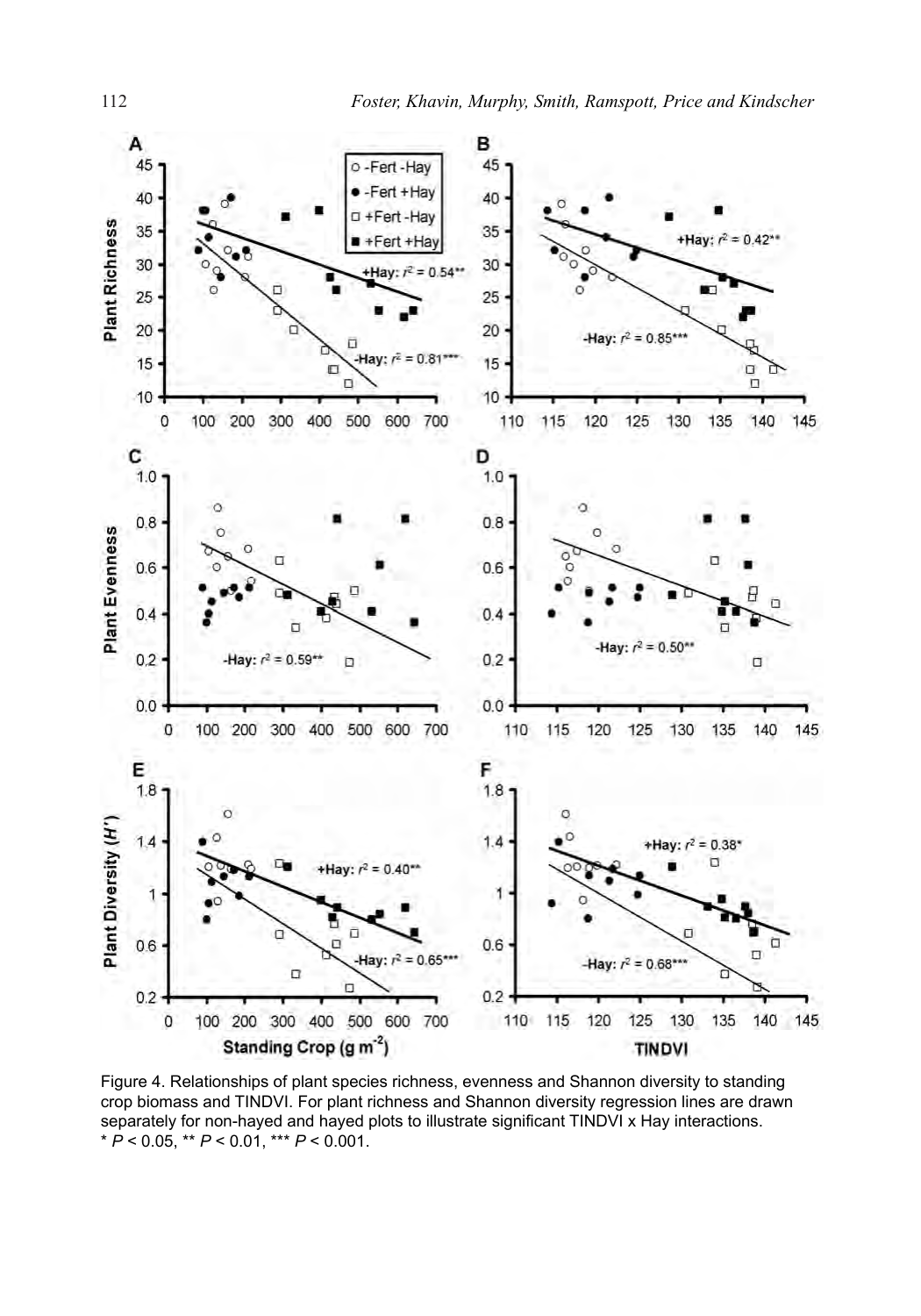### **Transactions of the Kansas Academy of Science** 113(1/2), 2010 113

| Independent<br>Variables   | Plant Diversity $(H')$<br>Model $r^2 = 0.72***$ | Arthropod Diversity (H')<br>Model $r^2 = 0.78***$ | Bacterial Diversity (H')<br>Model $r^2 = 0.48**$ |
|----------------------------|-------------------------------------------------|---------------------------------------------------|--------------------------------------------------|
| Productivity (TINDVI)      | $-0.78**$                                       | $-0.83***$                                        |                                                  |
| Productivity (Stand, crop) |                                                 |                                                   | $0.47*$                                          |
| <b>Litter Biomass</b>      | Entered/Excluded                                | Entered/Excluded                                  | Entered/Excluded                                 |
| Light Interception         | $-0.39*$                                        |                                                   |                                                  |
| <b>Plant Diversity</b>     |                                                 | Entered/Excluded                                  | Entered/Excluded                                 |
| Leaf C:N                   |                                                 | Entered/Excluded                                  |                                                  |
| Soil pH                    | $0.48*$                                         |                                                   | $0.50**$                                         |
| Soil C                     |                                                 |                                                   | Entered/Excluded                                 |
| Soil N                     | Entered/Excluded                                |                                                   | Entered/Excluded                                 |
| Soil P                     | Entered/Excluded                                |                                                   | Entered/Excluded                                 |
| Soil Sand                  | $0.46*$                                         |                                                   | $-0.50**$                                        |
| Plant Composition (PC1)    |                                                 | $-0.42*$                                          | $0.45*$                                          |
| Plant Composition (PC2)    |                                                 | Entered/Excluded                                  | Entered/Excluded                                 |

| Table. 3. Results of backward elimination multiple regressions. Values for retained independent  |  |  |
|--------------------------------------------------------------------------------------------------|--|--|
| variables are partial correlation coefficients. * $P < 0.05$ , ** $P < 0.01$ , *** $P < 0.001$ . |  |  |

Haying clearly tempered the negative influence of fertilization on plant diversity in our study, and weakened the relationship of plant diversity to productivity. Our finding that haying increased plant diversity at high fertility, but reduced evenness at low fertility is consistent with community models of Grime (1979), Huston (1979, 1994) and Kondoh (2000), which all predict that the effects of disturbance on diversity depend on levels of productivity or resource supply. At high productivity, disturbance is predicted to enhance diversity by freeing resources, reducing competition and promoting colonization. In line with this prediction we found that haying increased light and soil P availability and reduced the litter layer. These findings correspond with a variety of other studies illustrating interactive effects of fertility and disturbance on plant diversity (Hobbs et al., 1988; Carson and Pickett 1990; Wilson and Tilman 1991; Burke and Grime 1996; Collins et al. 1998).

*Arthropod diversity* - Unlike for plants, the decline in arthropod diversity with fertilization and increased production found in this study is not as common in the literature. Haddad et al (2000) found a negative effect of N fertilization on arthropod diversity in Minnesota prairie. This trend was paralleled by an increase in plant production and tissue N content. Haddad et al. (2000) also found that declines in plant

diversity played a direct role in reducing arthropod diversity. Consistent with this, we found a positive correlation between arthropod and plant diversity. However, multiple regression analysis indicated that this correlation was likely incidental and more directly related to shifts in plant composition and production.

In our experiment, the negative response of arthropod diversity to fertilization arose through changes in evenness, not through changes in species richness. Fertilization increased total arthropod density (data not shown), and resulted in increased dominance by several species of midge (*Diptera*) that specialize on grass seeds, and parasitoid wasps (*Hymenoptera*) that prey upon midge larvae residing in seeds. Seed production by the abundant grass, *Bromus inermis*, a known plant host for seed consuming midges (Knowles 1973), was significantly greater in fertilized subplots (data not shown). In fertilized subplots, wasp parasitoids in the genus *Tetrastichus* were particularly common.

*Bacterial diversity* – Modern molecular methods offer important new tools for the assessment of soil microbial communities. We used the T-RFLP, rDNA fingerprinting technique to evaluate bacterial phylogenetic diversity. This method has been used successfully to evaluate difference in bacterial diversity, including a recent study of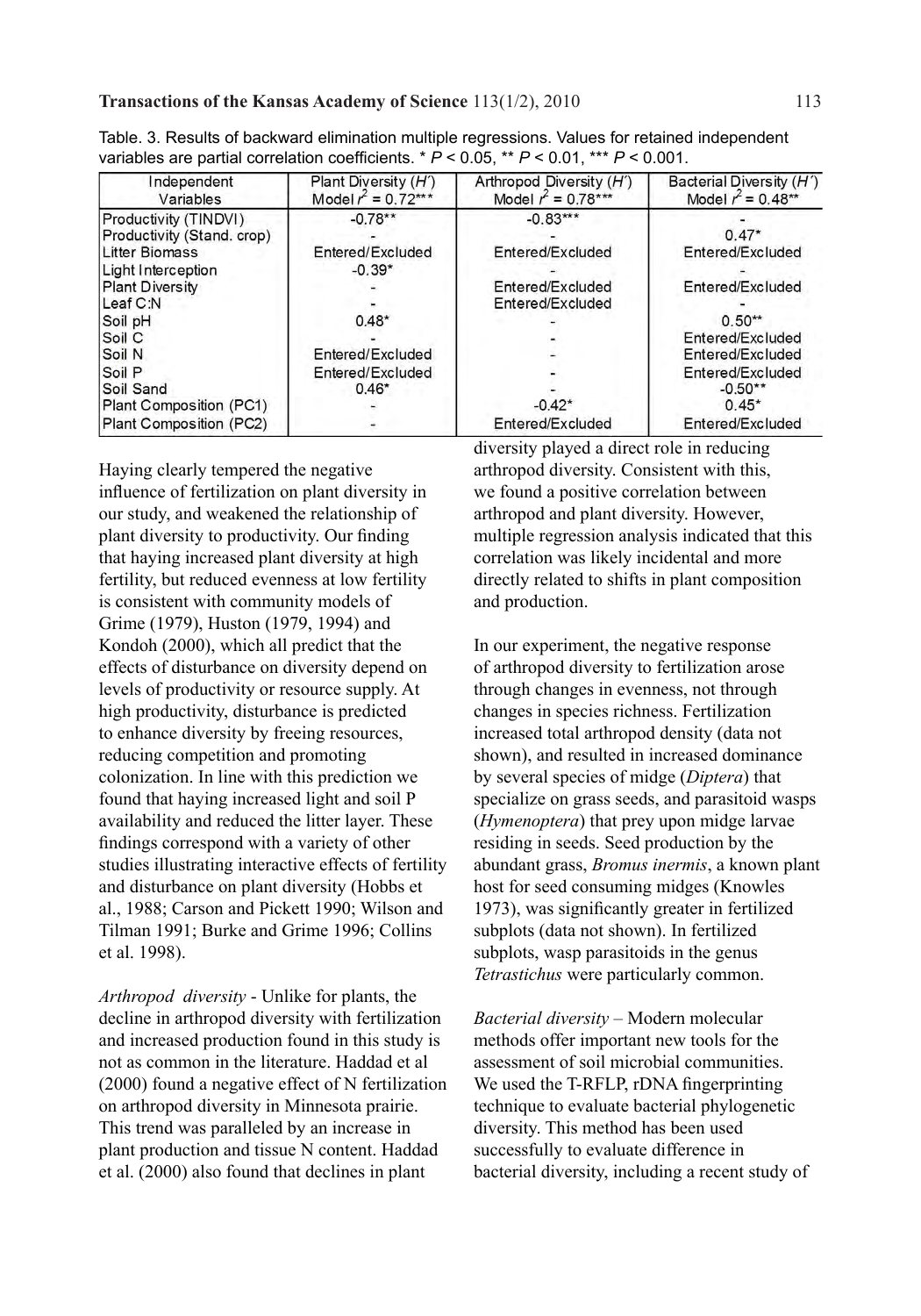

Figure 5. Relationships of arthropod density, evenness and Shannon diversity to standing crop biomass and TINDVI. \* *P* < 0.05, \*\* *P* < 0.01, \*\*\* *P* < 0.001.

biogeographical variation in soil bacteria across South, Central and North America (Fierer and Jackson 2005). The T-RFLP method does tend to underestimate the total bacterial diversity of a sample because it examines a limited number of bands per gel and because some taxa can share phylotypes. As in the study of Fierer and Jackson, another shortcoming of our approach was that assessments of bacterial diversity were based on soil samples taken at only one time period. Given that soil bacterial communities may change seasonally, we interpret our results with some caution.

Despite these limitations we documented a positive response of bacterial diversity to haying through an increase in phylotype richness. Although a variety of studies

have documented effects of management on microbial communities (Bardgett et al. 1997; Wardle 2002; Langer and Klimanek 2006), little is known about the effects haying on grassland bacterial diversity. Haying undoubtedly altered a variety of factors that might influence microbial communities, many left unmeasured such as root biomass, root exudates and soil moisture. Soil P was increased by haying, but was not retained as a significant predictor of bacterial diversity in the regression analyses, suggesting that variation in bacterial diversity was not causally linked to shifts in P.

Bacterial diversity in our study was not correlated with the diversity of plants or arthropods. In addition, bacterial diversity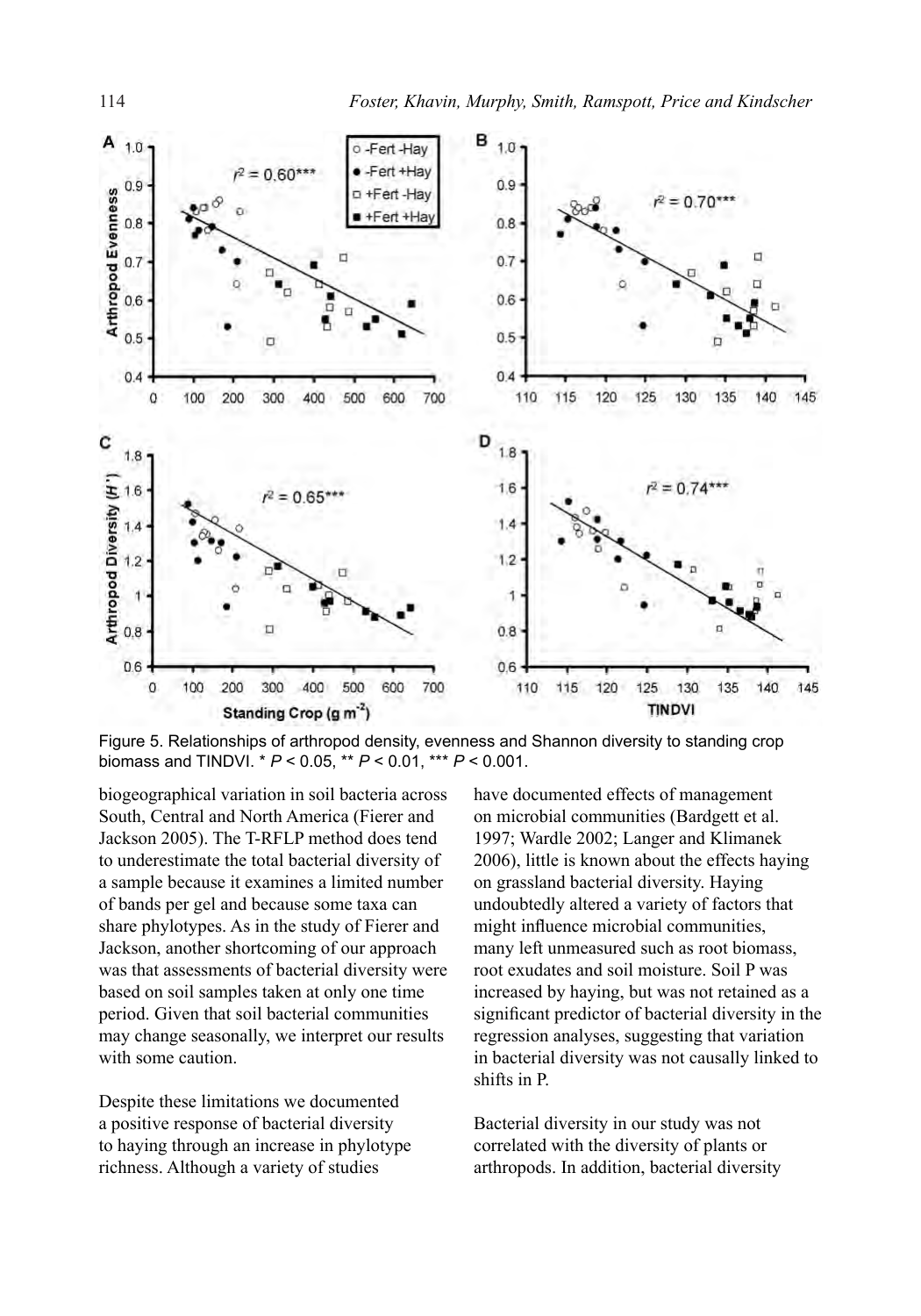showed no response to fertilization, despite significant effects on plant productivity, plant composition and soil chemical properties. Not surprisingly, the influence of fertilization on microbial diversity and composition is strongly varied in the literature, exhibiting a variety of effects depending on the type of fertilizer used, the duration of treatment, the management context, the component of the microbial community examined (fungal versus bacterial) or the methodologies used (Bardgett et al. 1999; Sessitsch et. al. 2001; Diosma et al. 2006; Paterson et al. 2007). This suggests that biodiversity across fertility gradients may be less predictable for microbes than for macroorganisms.

For temperate grasslands a number of studies indicate that the size and activity of soil microbial communities are greater at low fertility than under conditions of N fertilization. Bardgett et al. (1999) suggested that shifts in microbial community structure in response to fertilization are indirect, arising through changes in plant composition and productivity. However, unlike the plants and arthropods, bacterial diversity in our study showed no simple response to nutrient enrichment. Although there were shifts in plant community composition in response to fertilization (data not reported), these changes were subtle and reflect changes in the relative abundance of several functionally similar dominant species  $(C_3$  grasses). Three years of fertilization has not been long enough to cause a major turnover in plant species. We did find a significant association between bacterial diversity and plant composition, but this seems to reflect a response to variation in plant composition among plots that exists independent from effects of fertilization. We also observed a positive association of bacterial diversity to plant productivity. However, this positive relationship emerged independent from increases in plant production observed in response to fertilization and was detected only after accounting for the influence of other variables. This suggests that fertilization

had opposing influences on the soil bacterial community. Although fertilization increased plant production, it also reduced soil pH, a variable positively associated with bacterial diversity in the multiple regression. That an association between productivity and bacterial diversity emerged only when pH was controlled for, suggests that any positive influence of fertilization on bacterial diversity emerging via increased production may have been countered by adverse effects of soil acidification. The relationship to pH observed in our study is consistent with the study of Fierer and Jackson (2005) who found that bacterial diversity in soils across North and South America using the T-RFLP method was positively correlated with pH, but was unrelated to other soil parameters and indices of productivity. Reductions in pH can stress many microorganisms and shifts in microbial composition and diversity have been linked to changes in pH in variety of ecosystems (Bardgett 1997; Hornstrom 2002; Bååth and Anderson 2003; Fierer and Jackson 2005)

The multiple regression analyses also found a significant negative relationship of bacterial diversity to soil sand content. This reflects correspondence between the bacterial community and underlying spatial variation in soil texture and perhaps soil moisture holding capacity across the experimental site and suggests greater diversity in plots with finer textured soils as also found by Sessitch et al. (2001).

#### **Ecosystem properties**

Fertilization and haying affected a number of ecosystem properties in this experiment. Of particular importance was the increase in primary production, measured as peak standing crop and TINDVI, observed in response to fertilization. Although TINDVI was unaffected by haying, NDVI was strongly affected by haying and by the interaction of fertilization and haying during particular periods of the year. NDVI was greatly reduced by haying immediately after haying and during the summer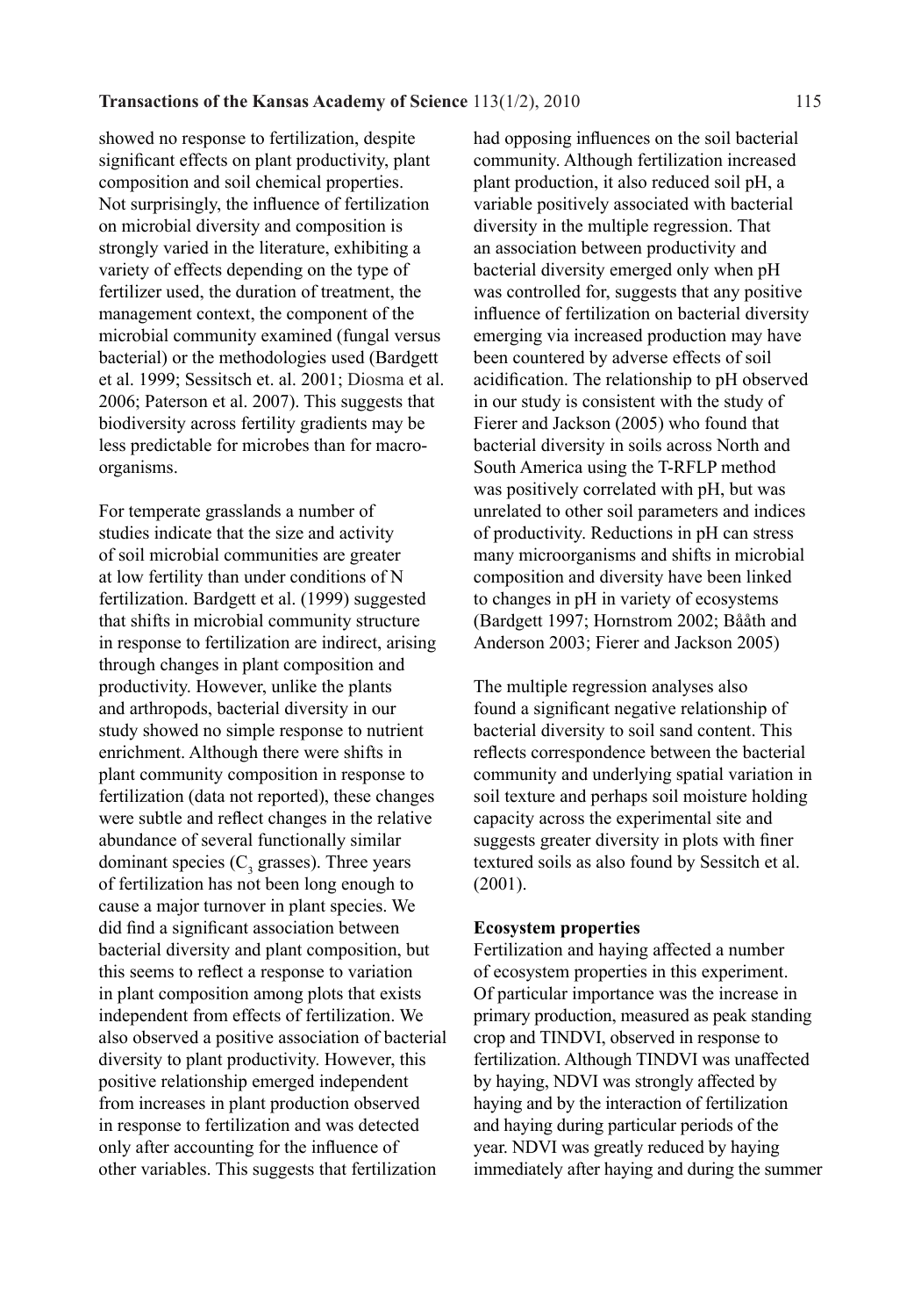months when  $C_3$  grasses grow slowly. However, during the cool portions of the growing season (early spring and fall), haying increased NDVI, particularly in fertilized subplots, reflecting rapid compensation for lost biomass.

Effects of fertilization on plant biomass and NDVI were accompanied by changes in plant tissue chemistry: increases in C and N concentrations and a decline in C:N ratio. Such changes undoubtedly alter the quality of organic material entering the soil. This is reinforced by Billings et al (2006) that showed greater C and N soil inputs from root and leaf litter material in response to fertilization at our site. Accordingly, fertilization increased total soil C and N and available soil P. The increase in soil C was surprising given the short duration of our study and because organic C typically accumulates slowly in soils (Burke et al. 1995; Knops and Tilman 2000). However, although fertilization increased the organic inputs into these soils, additional work at the site has shown that most of the additional material was present in labile forms of C, which promoted  $CO<sub>2</sub>$  loss via microbial respiration rather than long-term C accumulation (Billings et al. 2006).

## **NDVI as an integrative predictor of biodiversity and ecosystem function**

TINDVI proved to be an excellent predictor of plant biomass and light interception, justifying its use in this study as a comparative index of primary production. TINDVI explained 85% of the variation in plant biomass and over 90% of the variation in plant biomass when evaluating non-hayed and hayed plots separately. These findings suggest that NDVI can be useful for estimating production across larger areas of cool-season grassland in our region, but that the estimates would be more precise when modeled separately for frequently hayed and non-hayed or infrequently hayed areas.

In addition to its relationship to biomass, TINDVI was a significant predictor of a whole suite of interrelated ecosystem traits measured

above and belowground, including plant tissue stoichiometry and soil nutrient pools. These findings highlight the potential of remotesensing for monitoring the impacts of grassland management on the chemical properties of ecosystems over large areas.

Because of the close links between TINDVI and field-based measures of ecosystem function, it is not surprising that TINDVI was also found to be a significant predictor of plant and arthropod diversity. As found in several other studies, the link between plant biodiversity and NDVI observed at our site largely stems from the strong association of biodiversity to ecosystem productivity (Skidmore et al. 2003; Fairbanks et al. 2004). Surprisingly, TINDVI was actually a better predictor of plant and arthropod diversity than plant standing crop estimated from destructive harvests of vegetation. This may be because TINDVI integrates production throughout the entire growing season, providing a better indicator of actual primary production than a single biomass harvest at the time of peak standing crop.

## **CONCLUSION**

This experimental study documents the effects of fertilization and haying management on the biodiversity and ecosystem functioning of a cool-season grassland in eastern Kansas. Fertilization increased primary production, measured as standing crop biomass and seasonally integrated NDVI (TINDVI), and altered a wide range of ecosystem level traits. These shifts at the ecosystem level in response to fertilization were accompanied by significant declines in both plant and arthropod diversity, and negative relationships of both to gradients in productivity, the magnitude of which was altered by haying disturbance only in the case of plants. Surprisingly, bacterial diversity showed no response to fertilization, but was increased by haying disturbance. In contrast to plants and arthropods, bacterial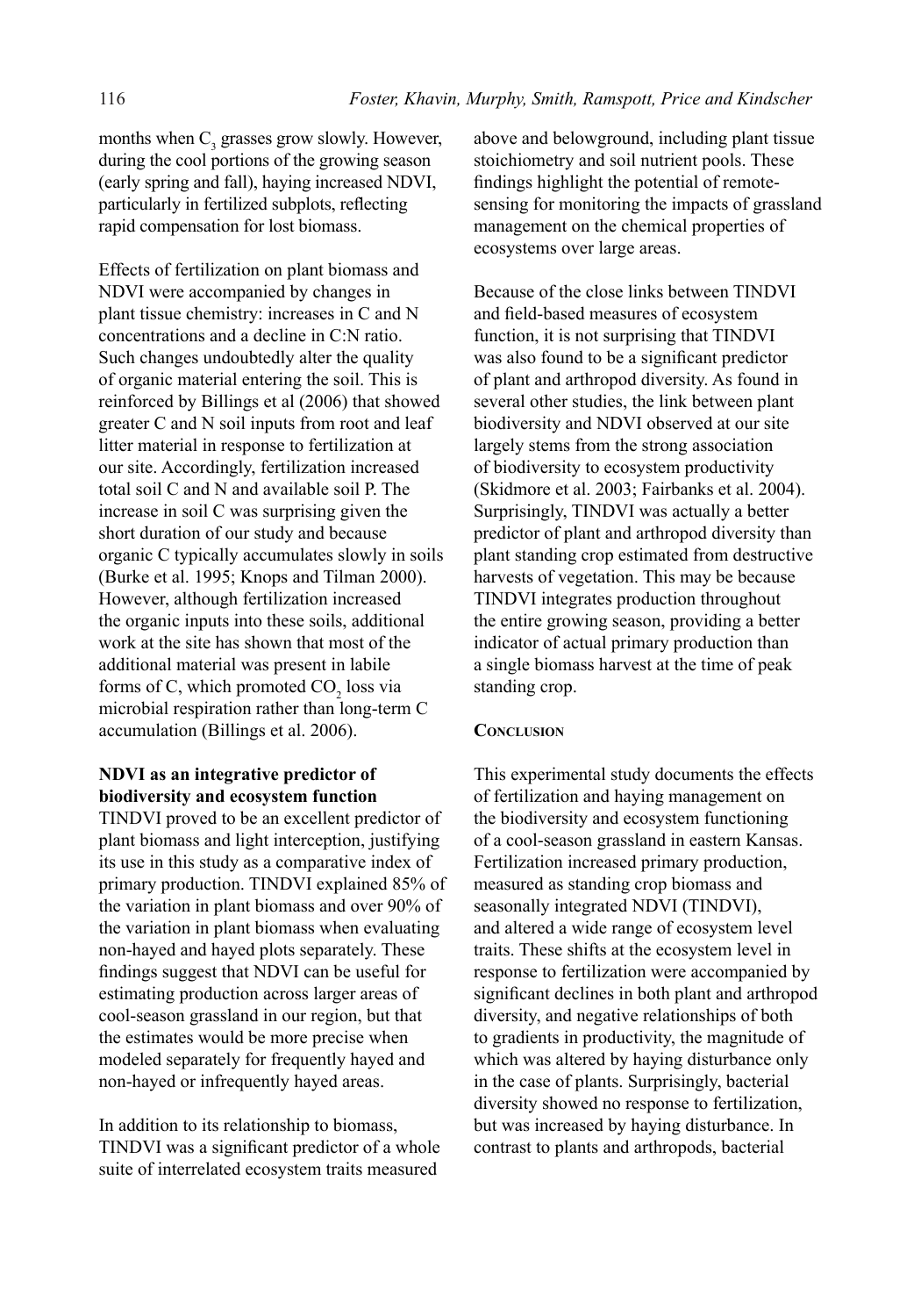diversity showed a positive relationship to gradients in productivity, although this association was obscured by the opposing influences of fertilization on plant productivity and soil pH. Correlations of biodiversity and ecosystem traits to TINDVI across our experimental landscape indicate that it may be feasible to develop predictive models using aerially-acquired spectral reflectance data to monitor landscape patterns of biodiversity and ecosystem function in these cool-season grasslands.

#### **Acknowledgments**

We thank D. Kettle, G. Pittman and B. Johanning for logistical support. For help in the field and laboratory and we thank J. Dziuvenis, G. Loving, T. Peterson, A. Ross, and D. Ross. We are grateful to C. Kuske at Los Alamos National Labs for conducting the TRFLP analyses. The research was funded by USDA-NRICGP (2003-35101-12934) and KU General Research Fund Award to V. Smith.

## **Literatrue Cited**

- Al-mufti, M.M., Sydes, C.L., Furness, S.B., Grime, J.P. and Band, S.R. 1977. A quantitative analysis of shoot phenology and dominance in herbaceous vegetation. Journal of Ecology 65:759-791.
- Bååth, E. and Anderson, T.H. 2003. Comparison of soil fungal/bacterial ratios in a ph gradient using physiological and PLFA-based techniques. Soil biology and biochemistry 35:955-963.
- Bardgett, R.D., Mawdsley, J.L., Edwards, S., Hobbs, P.J., Rodwell, J.S. and Davies, W.J. 1999. Plant species and nitrogen effects on soil biological properties of temperate upland grasslands. Functional Ecology 13:650-660.
- Billings, S.A., Brewer, C.M. and Foster, B.L. 2006. Incorporation of plant residues into soil organic matter fractions with grassland management practices in the North American Midwest. Ecosystems 9:805-815.
- Burke, I.C., Lauenroth, W.K. and Coffin, D.P. 1995. Soil organic matter recovery in semiarid grasslands: implications for the conservation reserve program. Ecological Applications 5:793-801.
- Burke, M.J.W. and Grime J.P. 1996. An experimental study of plant community invisibility. Ecology 77:776-790.
- Bray, R.H. and Kurtz, L.T. 1945. Determination of total, organic, and available form of phosphorus in soil. Soil Science 59: 39-45.
- Carson, W.P. and Peterson, C.J. 1990. The role of litter in an old-field community: impact of litter quality in different seasons on plant species richness and abundance. Oecologia 85:8-13.
- Carson, W. and Pickett, S.T.A. 1990. Role of resources and disturbance in the organization of an old-field plant community. Ecology 71:226-238.
- Collins, S.L., Knapp, A.K., Briggs, J.M., Blair, J.M. and Steinauer, E.M. 1998. Modulation of diversity by grazing and mowing in native tallgrass prairie. Science 280:745-747.
- Diosma, G., Aulicino, M., Chidichimo, H. and Balatti, P.A. 2006. Effect of tillage and N fertilization on microbial physiological profile of soils cultivated with wheat soil. Tillage research 91:236-243.
- Dunbar, J., Ticknar, L.O. and Kuske, C.R. 2001. Phylogenetic specificity and reproducibility and new method for analysis of terminal restriction fragment profiles of 16S rRNA genes from bacterial communities. Applied Environmental Microbiology 67:190-197.
- Dyer, M.I., Turner, C.L. and Seastedt, T.R. 1991. Mowing and fertilization effects on productivity and spectral reflectance in *Bromus inermis* plots. Ecological Applications 1:443-452.
- Fairbanks, D.H.K. and McGwire, K.C. 2004. Patterns of floristic richness in vegetation communities of California: regional scale analysis with multi-temporal NDVI. Global Ecology and Biogeography 13:221-235.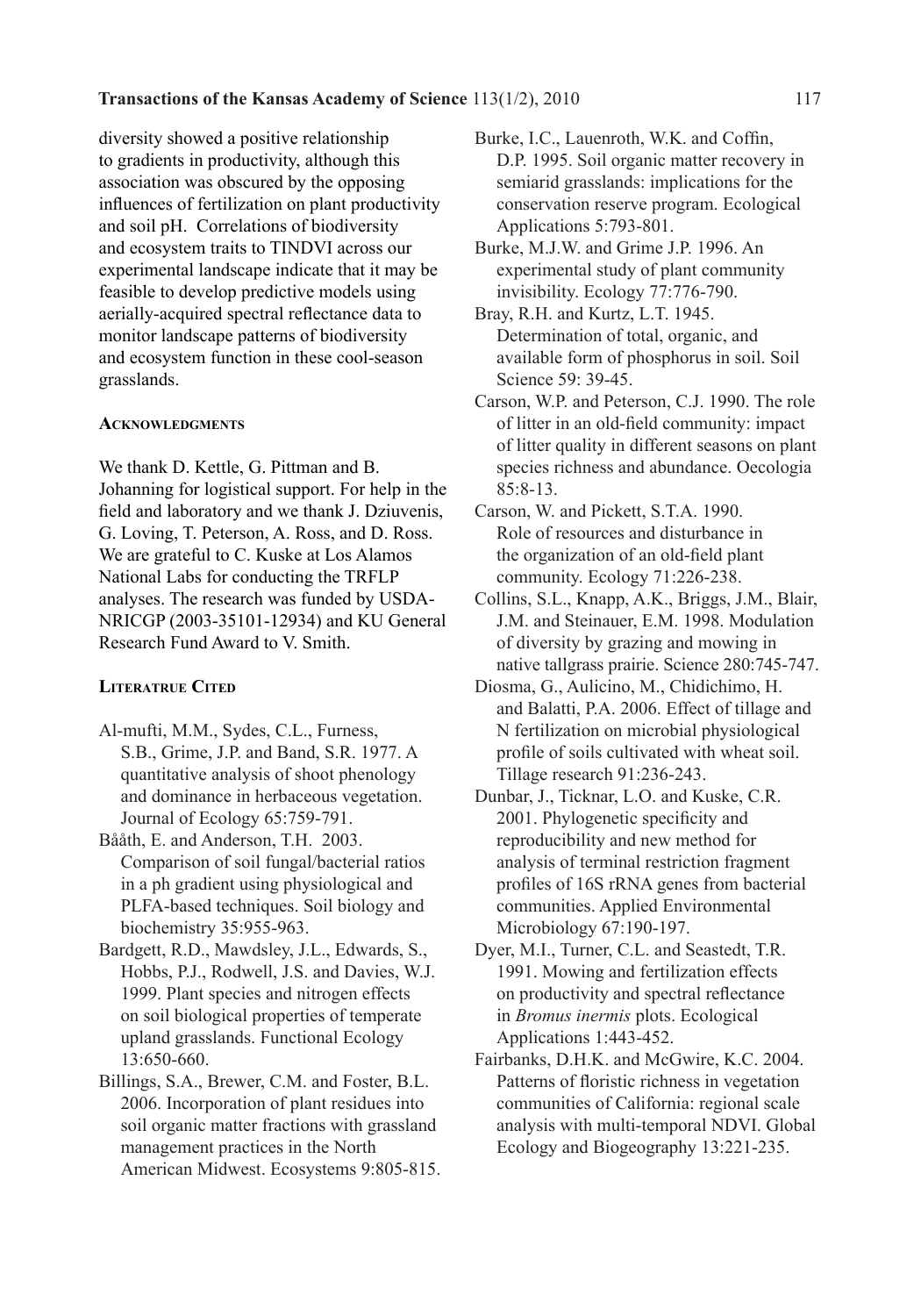Fierer, N. and Jackson, R.B. 2006. The diversity and biogeography of soil bacteria communities. Proceedings of the National Academy of Sciences 103: 626-631.

Foster, B.L. 1999. Establishment, competition and the distribution of native grasses among Michigan old-fields. Journal of Ecology 87:476-489.

Foster, B.L. and Gross, K.L. 1998. Species richness in a successional grassland: effects of nitrogen enrichment and plant litter. Ecology 79:2593-2602.

Goldberg, D.E. and Miller, T. 1990. Effects of different resource additions on species diversity in an annual plant community. Ecology 71:213-225.

Gould, W. 2000. Remote sensing of vegetation, plant species richness, and regional biodiversity hotspots. Ecological Applications 10: 1861-1870.

Grace, J.B. 1999. The factors controlling species density in herbaceous plant communities: an assessment. Perspectives in Plant Ecology, Evolution and Systematics 2:1-28.

Grime, J.P. 1979. Plant strategies and vegetation processes. Wiley, New York.

Gros, R., Monrozier, L.J. and Faivre, P. 2006. Does disturbance and restoration of alpine grassland soils affect the genetic structure and diversity of bacterial and N2-fixing populations? Environmental Microbiology 8:1889-1901.

Haddad, N.M., Haarstad, J. and Tilman, D. 2000. The effects of long-term nitrogen loading on grassland insect communities. Oecologia 124:73-84.

Hobbs, R.J., Gulmon, S.L., Hobbs, V.J. and Mooney, H.A. 1988. Effects of fertilizer addition and subsequent gopher disturbance on a serpentine annual grassland community. Oecologia 75:291-295.

Hörnström, E. 2004. Phytoplankton in 63 limed lakes in comparison with the distribution in 500 untreated lakes with varying pH. Hydrobiologi 470:115-126.

Huston, M. 1979. A general hypothesis of species diversity. The American Naturalist 113:81-101.

Huston, M.A. 1994. Biological diversity. Cambridge University Press, Cambridge.

Huston, M.A. 1999. Local processes and regional patterns: appropriate scales for understanding variation in the diversity of plants and animals. Oikos 86:3393-3401.

Kettle, W.D. and Whittemore, D.O. 1991. Ecology and hydrogeolgy of the Kansas Ecological Reserves and the Baker Wetlands. University of Kansas, Lawrence, Kansas.

 Knapp, A.K. and Seastedt, T.R. 1986. Detritus accumulation limits productivity of tallgrass prairie. Bioscience 36:662-668.

Knops, J.M.H. and Tilman, D. 2000. Dynamics of soil nitrogen and carbon accumulation for 61 years after agricultural abandonment. Ecology 81:88-98.

Knowles, R.P. 1973. Bromegrass seed midge. Canadex 127.622 Agriculture Canada.

Kondoh, M. 2000. Unifying the relationships of species richness to productivity and disturbance. Proceedings of the Royal Society 268:269-271.

Kuske, C.R., Ticknor, L.O., Miller, M.E., Dunbar, J.M., Davis, J.A., Barns, S.M. and Belnap, J.B. 2002. Comparison of soil bacterial communities in rhizospheres of three plant species and the interspaces in an arid grassland. Applied Environmental Microbiology 68:1854-1863.

Langer, U. and Klimanek, E. 2006. Soil microbial diversity of four German long-term field experiments. Archives of Agronomy and Soil Sciences 52:507-523.

Levin, N., Shmida, A., Levanoni, O., Tamari, H. and Kark, S. 2007. Predicting mountain plant richness and rarity from space using satellite-derived vegetation indices. Diversity and Distributions 13:692-703.

Matson, P.A., Parton, W.J., Power, A.G. and Swift, M.J. 1997. Agricultural intensification and ecosystem properties. Science 277:504- 509.